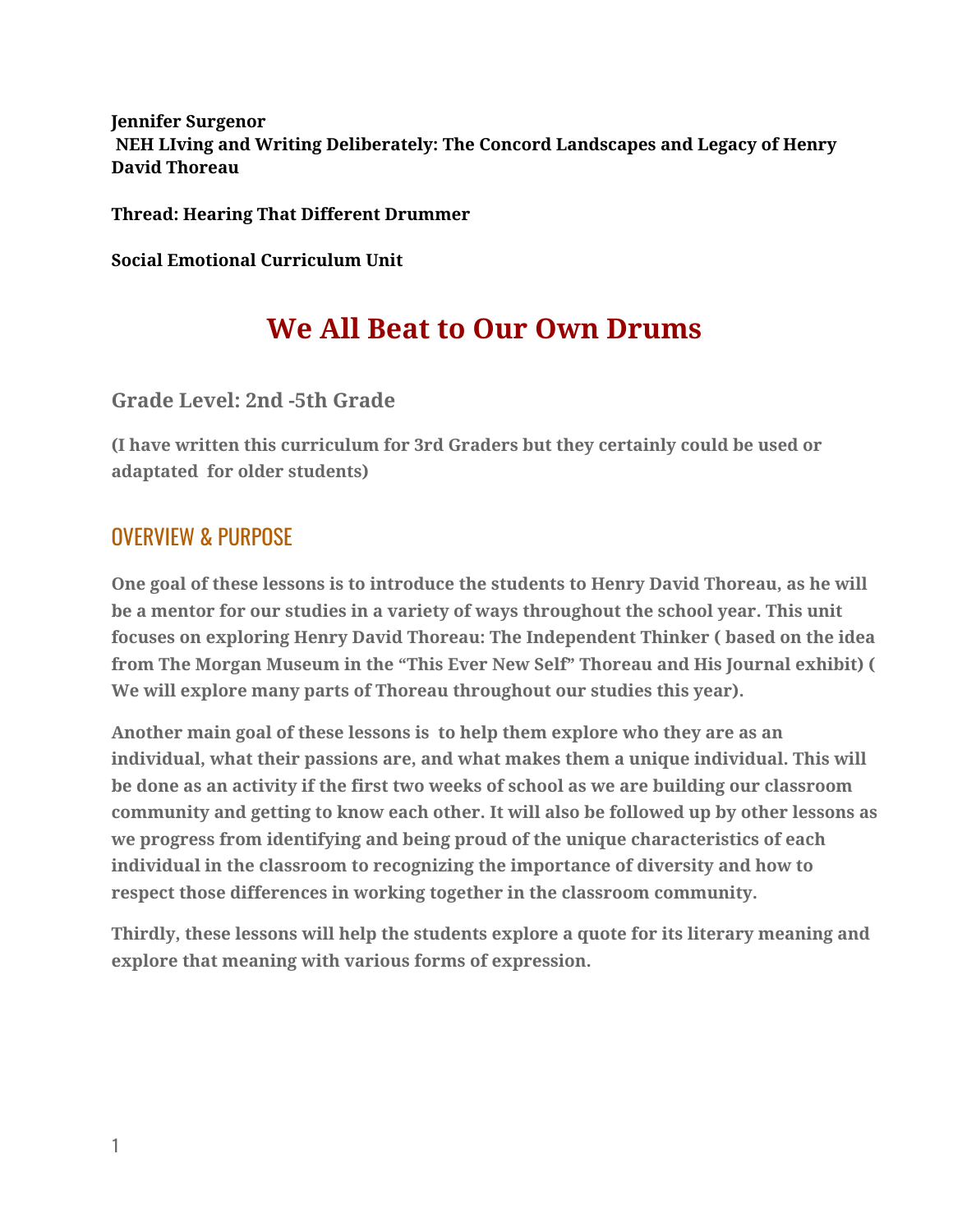## **Guiding Questions**

- **1. What does it mean to "beat to your own drummer?"**
- **2. Why is it important to recognize and be respectful of the unique passions/ interests of each individual in our classroom?**
- **3. What makes you unique?**
- **4. What were some of the characteristics/ passions that made Thoreau unique?**
- **5. What is figurative language?**

## EDUCATION STANDARDS

- **1. English Language Anchor Standards (all grades) CCSS.ELA-LITERACY.CCRA.SL.1 Prepare for and participate effectively in a range of conversations and collaborations with diverse partners, building on others' ideas and expressing their own clearly and persuasively.**
- **2. CCSS.ELA-LITERACY.CCRA.SL.4 Present information, findings, and supporting evidence such that listeners can follow 4 the line of reasoning and the organization, development, and style are appropriate to task, purpose, and audience.**
- **3. CCSS.ELA-LITERACY.CCRA.SL.6 Adapt speech to a variety of contexts and communicative tasks, demonstrating command of formal English when indicated or appropriate. C**
- **4. CSS.ELA-LITERACY.CCRA.L.1 Demonstrate command of the conventions of standard English grammar and usage when writing or speaking. CCSS.ELA-LITERACY.CCRA.L.3 Apply knowledge of language to understand how language functions in different contexts, to make effective choices for meaning or style, and to comprehend more fully when reading or listening. CCSS.ELA-LITERACY.CCRA.L.5 Demonstrate understanding of figurative language, word relationships, and nuances in word meanings. CCSS.ELA-LITERACY.CCRA.L.6 Acquire and use accurately a range of general academic and domain-specific words and phrases sufficient for reading, writing, speaking, and listening at the college and career readiness level; demonstrate independence in gathering vocabulary knowledge when encountering an unknown term important to comprehension or expression.**

## **OBJECTIVES**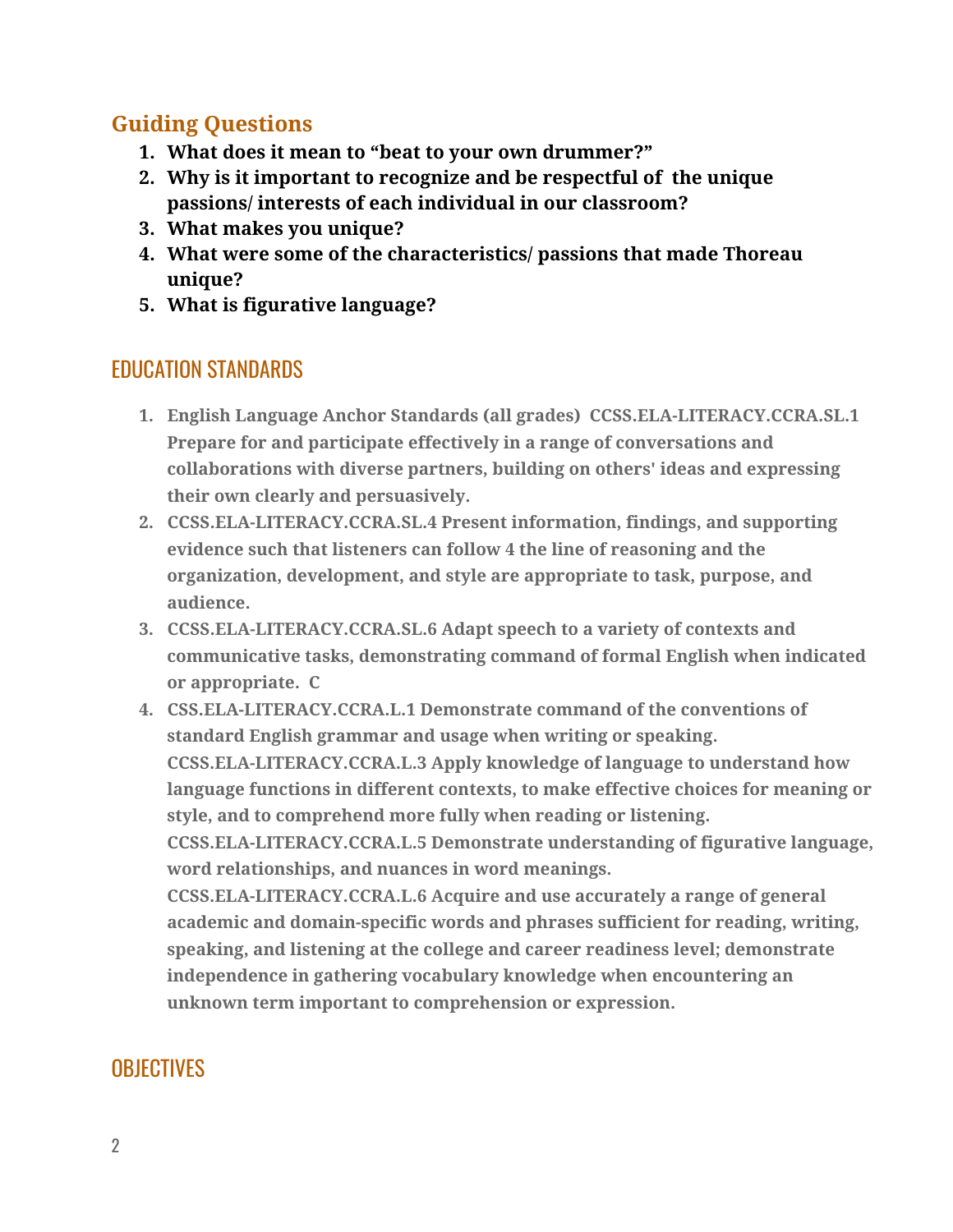- **1. To introduce the students to Thoreau as a historical figure**
- **2. To teach that Thoreau was a unique individual who pursued his ideas and passions**
- **3. Students will explore all the ways in which they identify themselves**
- **4. Students will recognize that there are many roles/ways that we define ourselves**
- **5. Students will learn to respectfully listen to their peers**
- **6. Students will explore how to express themselves creatively through art and public speaking and writing**
- **7. Students will learn what an analogy is and explore what it means to "beat their own drums"**

# **We All Beat to Our Own Drums Lesson 1 : Exploring Metaphor**

#### **Thoreau Quotations:**

"If a man does not keep pace with his companions, perhaps it is because he hears a different drummer. Let him step to the music which he hears, however measured or far away." —Walden (1854)

### Objectives:

- **1. To look closely at a text and think critically about what the writer is trying to say**
- **2. To demonstrate, through conversation and writing, an exploration of meaning of the quote**
- **3. For students to be familiar with how authors use figurative language in their writing**

**Standards**

### MATERIALS NEEDED

**Thoreau Drummer Quote Worksheet**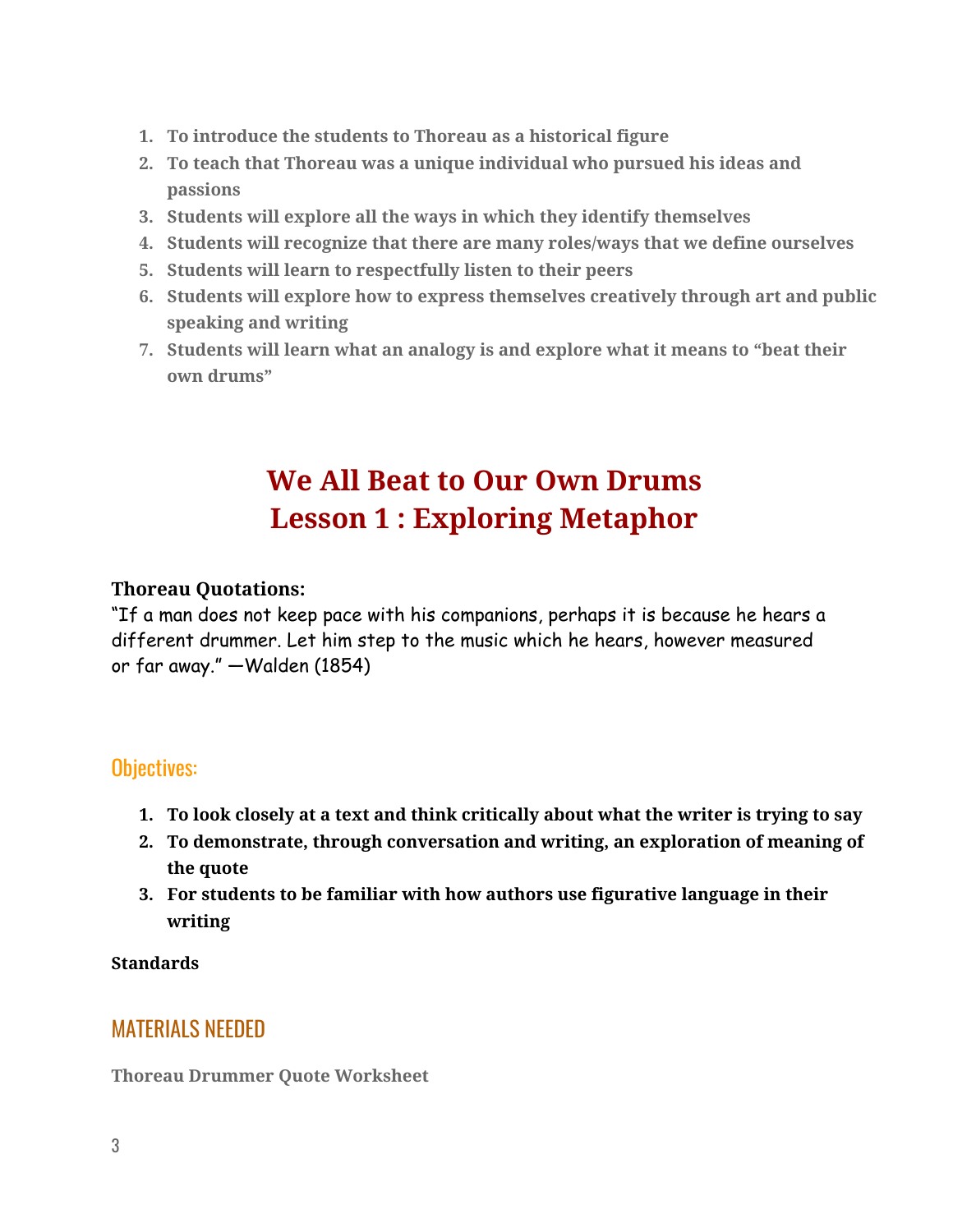#### **White Board**

**Thoreau Drummer Quote- Student Copy- attached as a separate PDF**

#### **Background**

**This is the first in a series of lessons based around this quote. This beginning lesson will be less focused on Thoreau, but more on exploring the words and the concept of figurative language.**

## **Step 1/ Read Aloud/ Word exploration**

**Hang the poster with the Drummer Quote in the center of your classroom/or circle area**

**Hand each student Thoreau [Drummer](https://docs.google.com/document/d/1H-42vBr2faNzEgXOA6b2BCn6qBttJVBsU3KkjrstQek/edit) Quote Student Copy**

**Put quote under document camera or white board**

#### **Reading**

**Explain that you are going to read the quote aloud several times and ask the students to :**

- **a. Listen carefully the words in the quote**
- **b. Think about it silently in their heads**

**( You can even post these instructions on board)**

**Read the quote aloud for them**

**Have one or two students read the quote aloud for the class**

#### **Exploring**

**"Now that we have read through this quote several times, I want to hear some observations/questions that you have about it. We will talk in a moment about meaning of the whole quote, but for now I want you to focus on specifically on the words. "**

**Use the questions on the worksheet to start the discussion.**

**Then have students share the words they circled and give them the definitions. You can share the vocabulary cards I have created at the end of this lesson.**

**In your discussion, challenge students to think about what Thoreau means or is trying to say in this quote.**

**"Do you think he means this literally? That we each hear drums drumming?"**

**Explain that in Thoreau uses figurative language to get his meaning across. Ask them if they have ever heard the phrase: "beat to your own drum"**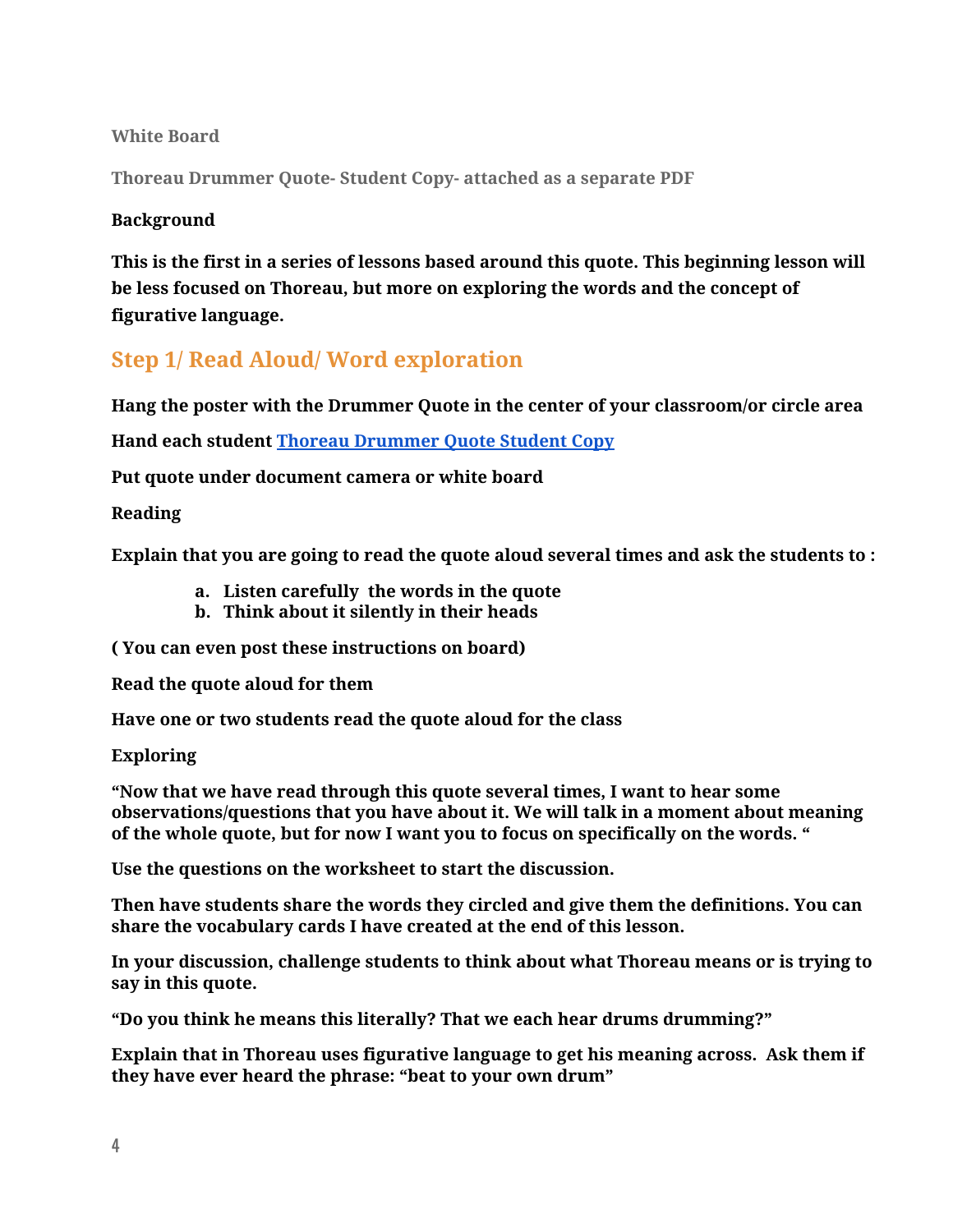**What do they think this phrase means? You may to help them along with this if they haven't heard it before. It means that each person should pay attention to what they love and do things they love.**

**In this quote, Thoreau is trying to encourage people to recognize that if someone is doing something differently that it is because they are doing things that they love or in a way that makes sense to them and this is ok.**

**"However measured or far away" - he is trying to say however close to "normal" or what others are doing or however far away or different from what others are doing**

**Engage:**

**Ask students to brainstorm examples of when they or someone else has done something differently from maybe what was "normal" or expected.**

**Then you can also discuss with them that often when others or people do things different from what has been done before or what is expected, they often get criticized and judged. Thoreau is trying to say that we should have respect and tolerance and even admiration for those that seek to do things differently.**

#### **Conclusion**

**To wrap up the discussion, have students listen to a brief clips of one singular instrument and then a orchestra.**

**Try and use an orchestra as an analogy for how each player has to play different instruments and different music to make the orchestra music come together. If everyone all played the same instrument and the same music, it would not be as enjoyable.**

**In our classroom, we are going to spend the next few days getting to know each other, but this will continue all year. We are going to pay attention to what we have in common, but also what talents and characteristics each of us as individuals has. We will celebrate and respect each individual for their strengths and areas of growth and work to work together to make our own orchestra this year in our classroom.**

**Assessment:**

**Ask students to choose one of the following journal entries to write and reflect about after the lesson:**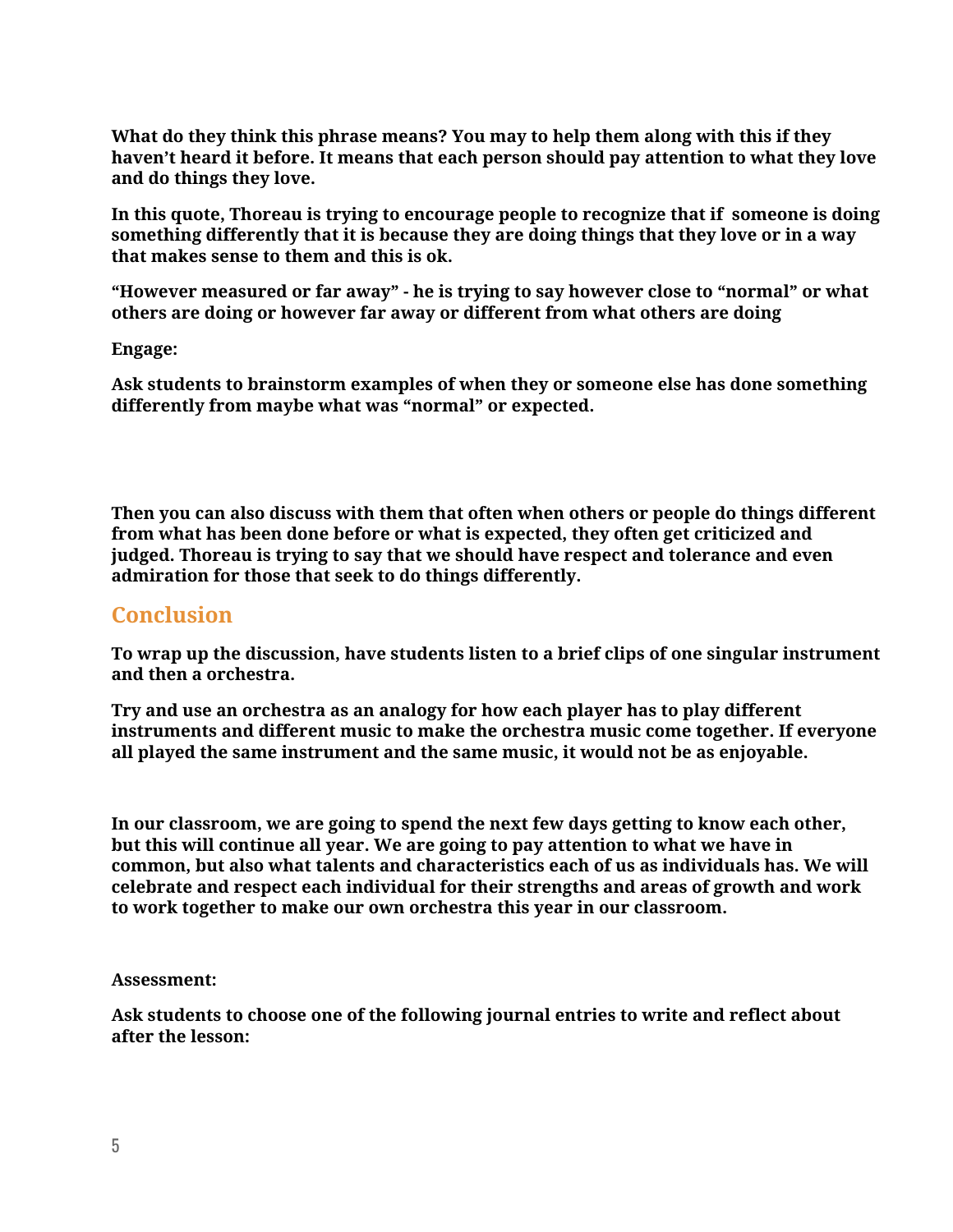**1. Why is diversity ( or a variety of opinions, skills, or ideas) important in a classroom or any group of people?**

**2. What does it mean to "hear a different drummer"? Is this a good thing or a bad thing according to Thoreau?**

**Evaluate each student's writing and look for the following characterstics in their writing:**

**-ability to express their own ideas and support those ideas with evidence/ examples from the text**

**-ability to grasp an understanding of figurative language and explore possible ideas of what Thoreau meant in his quote**

## **Vocabulary**

| $ $ pace        | the speed at which something moves                      |
|-----------------|---------------------------------------------------------|
|                 | $ $ companions friends or peers who are with someon $ $ |
| $\mid$ measured | $ $ close or at the same speed                          |

## **We All Beat to Our Own Drums**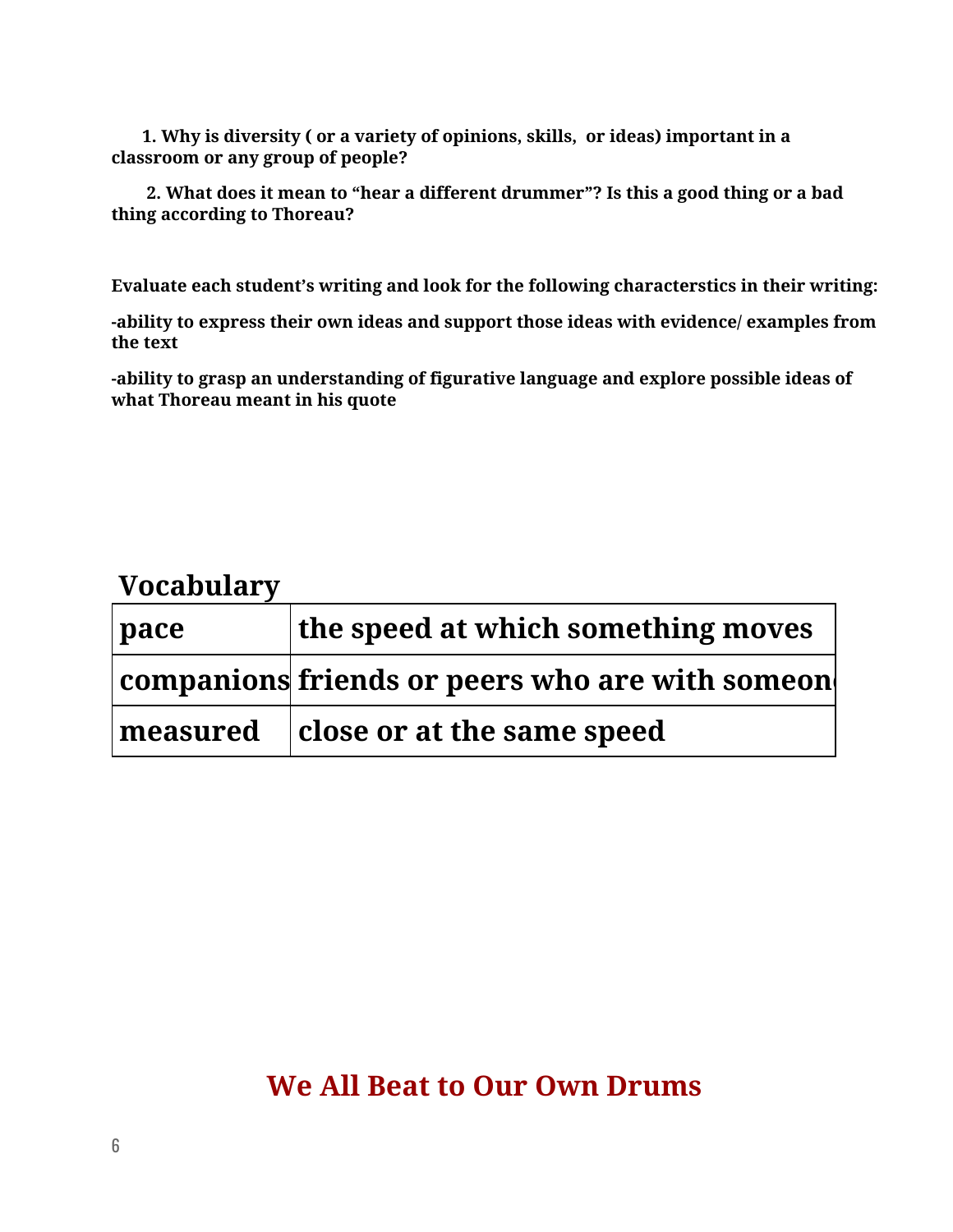# **Lesson 2: What is Your Beat? Exploring Individuality/ Passions in Our Classroom**

## MATERIALS NEEDED

- **1. Picture Book:** Burleigh, Robert If You Spent A Day With Thoreau at Walden Pond
- **2. What is Your Beat? What do you Love? Worksheet ( attached as a PDF)**

"If a man does not keep pace with his companions, perhaps it is because he hears a different drummer. Let him step to the music which he hears, however measured or far away." —Walden (1854)

## **ACTIVITY**

**Introduction: To begin this lesson, speak to the students about that today you are going to introduce them to a new friend. I love referring to authors as friends, as even if they are deceased and we haven't met them personally, I believe that we become friends with authors when we read their books. Although we aren't meeting the author personally, we are still getting to know them through their writing. Books often teach us and meet us at different points of our lives when we reread them so I do think of books as friends.**

**Anyways, explain to them that they are going to learn about an important figure in Massachusetts and U.S. history. ( I will focus on MA history since this is part of the curriculum I teach). Ask the students if they have ever heard of Henry David Thoreau and take some responses. ( As they are in elementary school and if you aren't in MA, they may not have any prior knowledge about him. But if you are in MA, it is more likely that they might have heard of him or Concord, or Walden Pond.) Do in informal survey to see what prior knowledge you students might know.**

**"Henry David Thoreau was an important figure in history as he wrote and taught ideas that help people think differently about the world around them, particularly nature. He is most famous for being a writer, but he was also had many other talents and roles that defined him. This year we will explore some passions/ roles of Thoreau. I was inspired by an exhibit I saw at the Morgan Library this summer and how they portrayed /explored these different sides of Thoreau's life and came up with a creative idea for us to explore**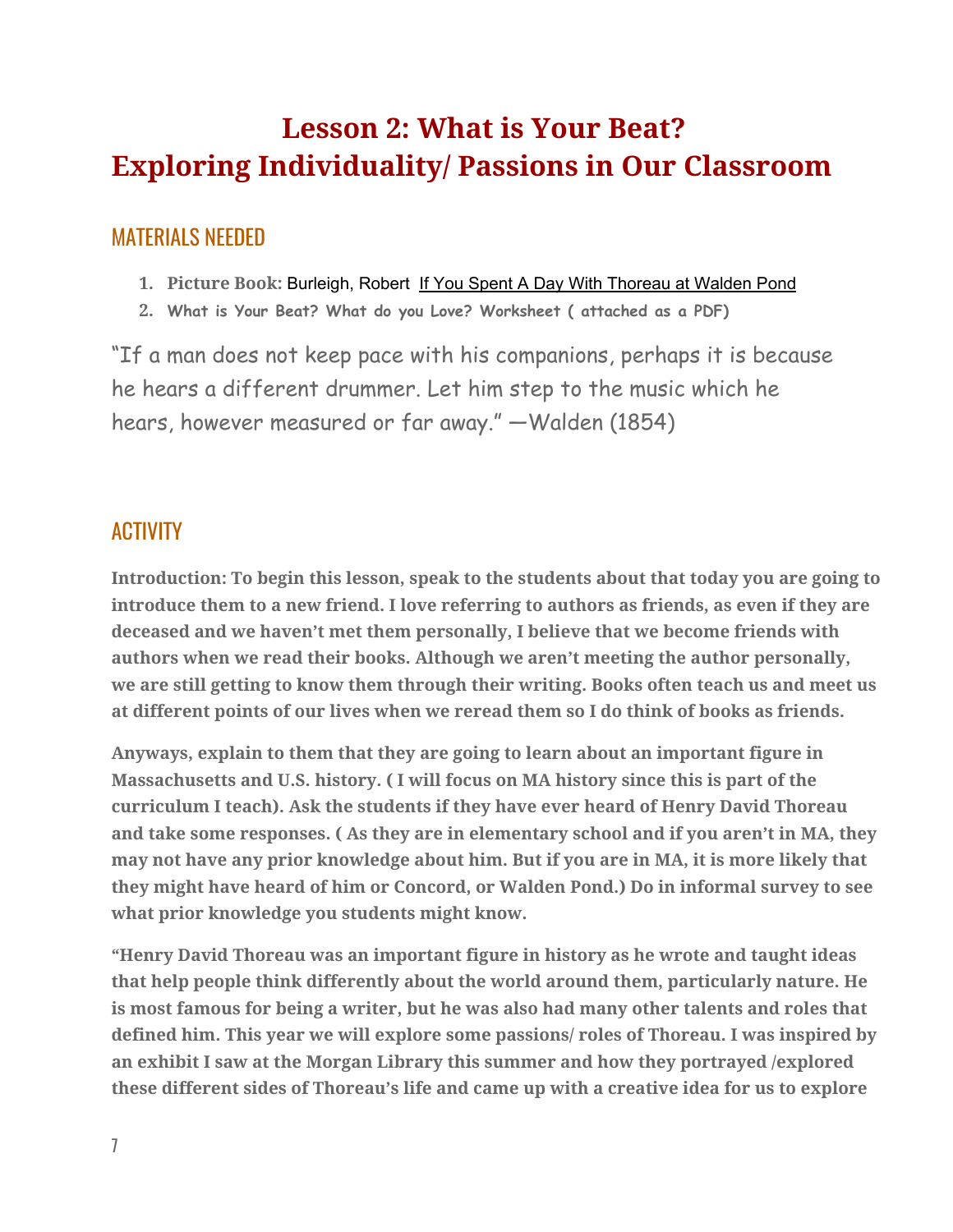**all the different sides of you. "**

**Read the picture book to them and them have them brainstorm with you some of the things that Thoreau was passionate about or adjectives we could use to describe him:**

**Writer, reader, nature lover, philosopher, friend**

## **Activity:**

**"Today we are going to do an activity in which you will start to think about what you are passionate about / adjectives/ roles you would use to describe yourself. Today we are going to brainstorm, and tomorrow we will use them to create an art project and activity."**

**In order to get the students warmed up to this activity, you will post a series of prompts around the room. Have students take their clip boards and worksheets ( with the prompts ) and visit some of the prompts. You can assign two or three to one and then time them for a few minutes and give them a cue to rotate to the next prompt. Explain before you begin the activity, that some of the prompts might come quick, some might take some thought, and some you might not find an answer to in the time provided. This is ok, it is just an activity to get them warmed up.**

**Some prompts:**

**What is your role/s in your family ? ( son, grandson, nephew, brother)**

**What do you love to do in your spare time? ( read, play video games, play with friends, make crafts)**

**What are your favorite books/ book to read?**

**After you have given them a chance to explore prompts and think of answers to write on their worksheet, have them settle down at their desk to keep brainstorming answers.**

**This worksheet will feed into Lesson 3.**

# **We All Beat to Our Own Drums Lesson 3: Silhoutte of Me Project**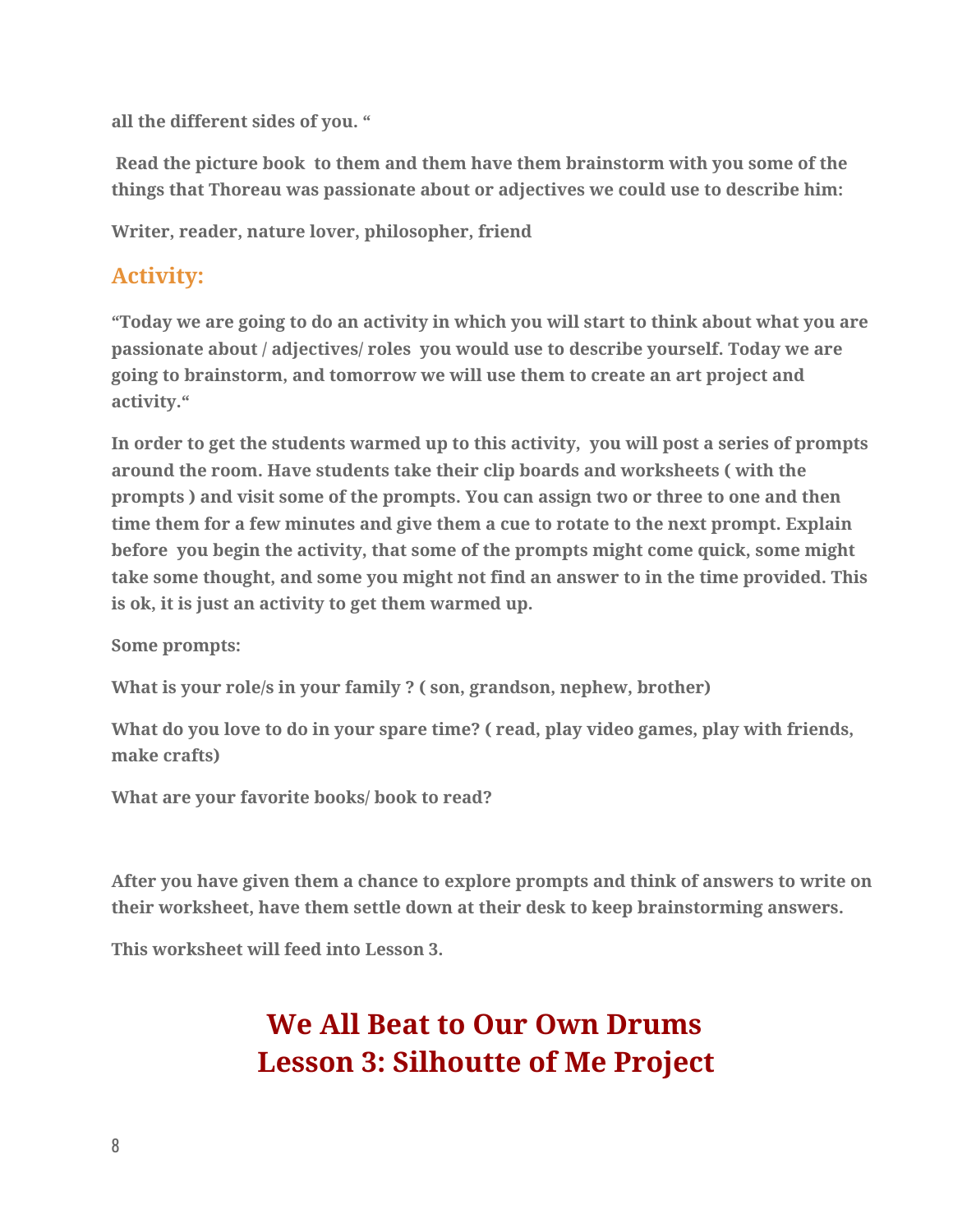### **Objectives:**

**-create artistic representation of themselves and their unique passions and interests**

**-present to audience in a clear voice**

**-follow multiple step directions**

#### **Overview:**

**As a follow up from the previous lesson, students will take their passions / interests and create an artistic representation of themselves in a silhoutte of their heads.**

### **Materials Needed:**

- **- Digital camera or phone**
- **- Sharpies**
- **- Tag board**
- **- Coloring pencils/ crayons**
- **- Black construction paper**

### **Activity:**

- **1. Have students pull out their worksheet from the previous lesson. Explain to them that today you are going to have them make picture representations of their interests and put them in a silhoutte of their heads.**
- **2. Show them some examples of silhouettes and give them this definition: the dark shape and outline of someone or something visible against a lighter background, especially in dim light.**

**Explain that before there were cameras, people made silhouettes of people as a way to represent them.**

**Some pictures of silhouettes to show them:**

**[https://s-media-cache-ak0.pinimg.com/originals/71/52/c0/7152c0c2e215a7910377786b110](https://s-media-cache-ak0.pinimg.com/originals/71/52/c0/7152c0c2e215a7910377786b1108a706.jpg) [8a706.jpg](https://s-media-cache-ak0.pinimg.com/originals/71/52/c0/7152c0c2e215a7910377786b1108a706.jpg)**

**[https://s-media-cache-ak0.pinimg.com/736x/f3/2b/c0/f32bc0946c92c3410ea9c2b4368be25](https://s-media-cache-ak0.pinimg.com/736x/f3/2b/c0/f32bc0946c92c3410ea9c2b4368be25b--silhouette-portrait-silhouette-art.jpg) [b--silhouette-portrait-silhouette-art.jpg](https://s-media-cache-ak0.pinimg.com/736x/f3/2b/c0/f32bc0946c92c3410ea9c2b4368be25b--silhouette-portrait-silhouette-art.jpg)**

#### **Thoreau Connection:**

**Show them this example of a silhouette of Henry David Thoreau**

**<https://static01.nyt.com/images/2017/06/02/arts/02THOREAU1/02THOREAU1-blog427.jpg>**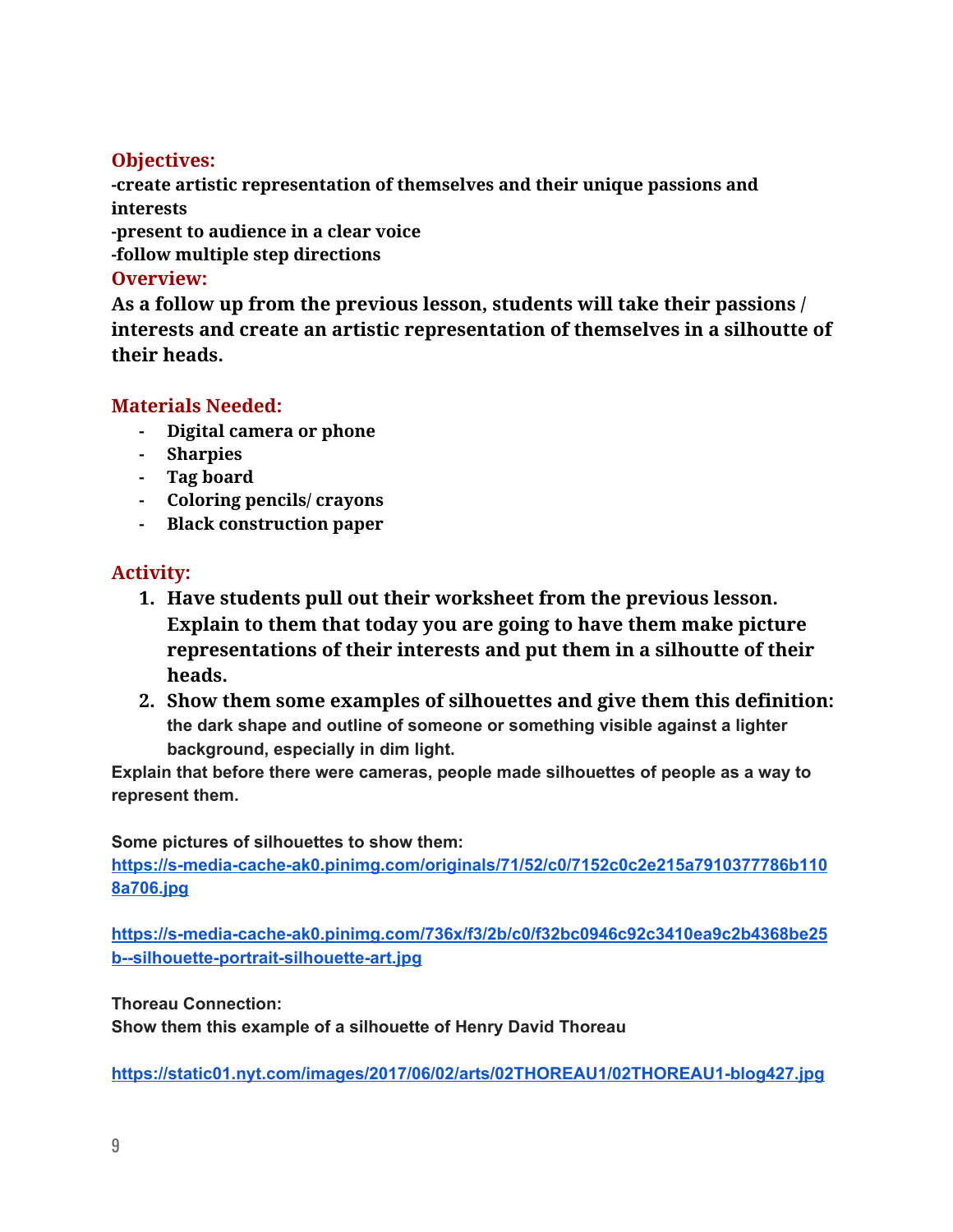**3. Explain to students that you are going to create silhouettes of each of their heads but that instead of filling it in with black you are going to fill them in with pictures of their passions and interests. See the link below for a visual example:**

**[https://s-media-cache-ak0.pinimg.com/originals/e2/be/1d/e2be1d2b456c0170d21c0c87](https://s-media-cache-ak0.pinimg.com/originals/e2/be/1d/e2be1d2b456c0170d21c0c87dfe43055.jpg) [dfe43055.jpg](https://s-media-cache-ak0.pinimg.com/originals/e2/be/1d/e2be1d2b456c0170d21c0c87dfe43055.jpg)**

**4. To begin project take a picture of each student's profile**

**I have included a picture of my profile since I didn't get a chance to practice yet with a child.**



**5. Next, print out the profile ( you may need to adjust size/crop photo for your needs) and then have students use sharpie/pen to outline their profile and cut it out.**

6. After they have cut out their profile, have them trace it on an  $8\frac{1}{2} \times 11$  piece of tag **board.**

**7. In the outline, they should start to draw pictures ( inspired from the previous lesson's worksheet) of the things that represent their passions / interests. They should use a pen or sharpie to outline the pictures and then fill in the space around the drawings.**

**8. To finish the artwork, you will have the students cut out their silhouettes and then glue them to fit on an 8 ½ x 11 black piece of construction paper**

**9. Have students then share their silhouettes and give a brief explanation of 5-7 of the items they included and how those pictures represents part of their talents,**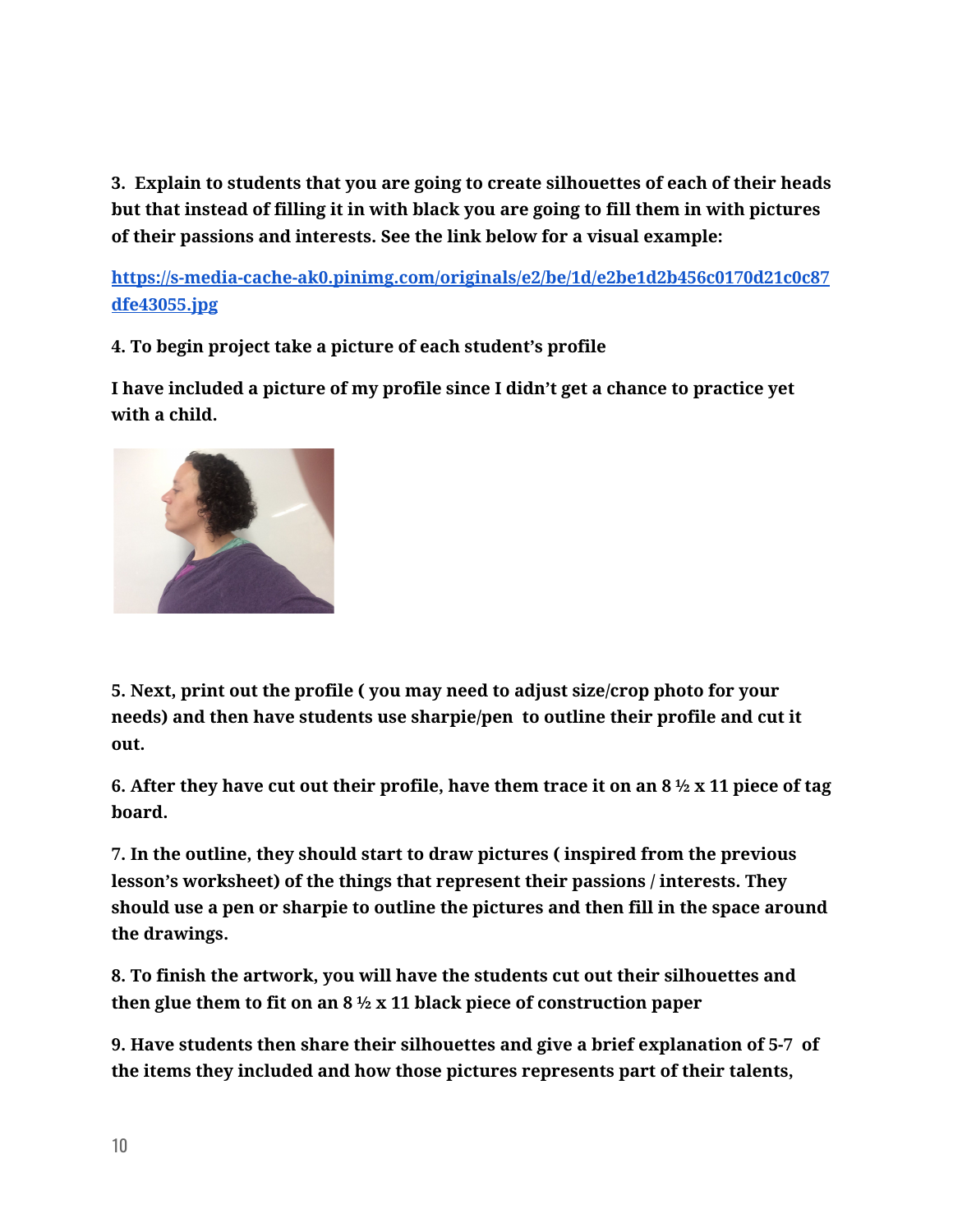**passions and interests.**

**Once I am back at school, I plan to make more examples for my students and will share photos of these with you to supplement these lessons.**